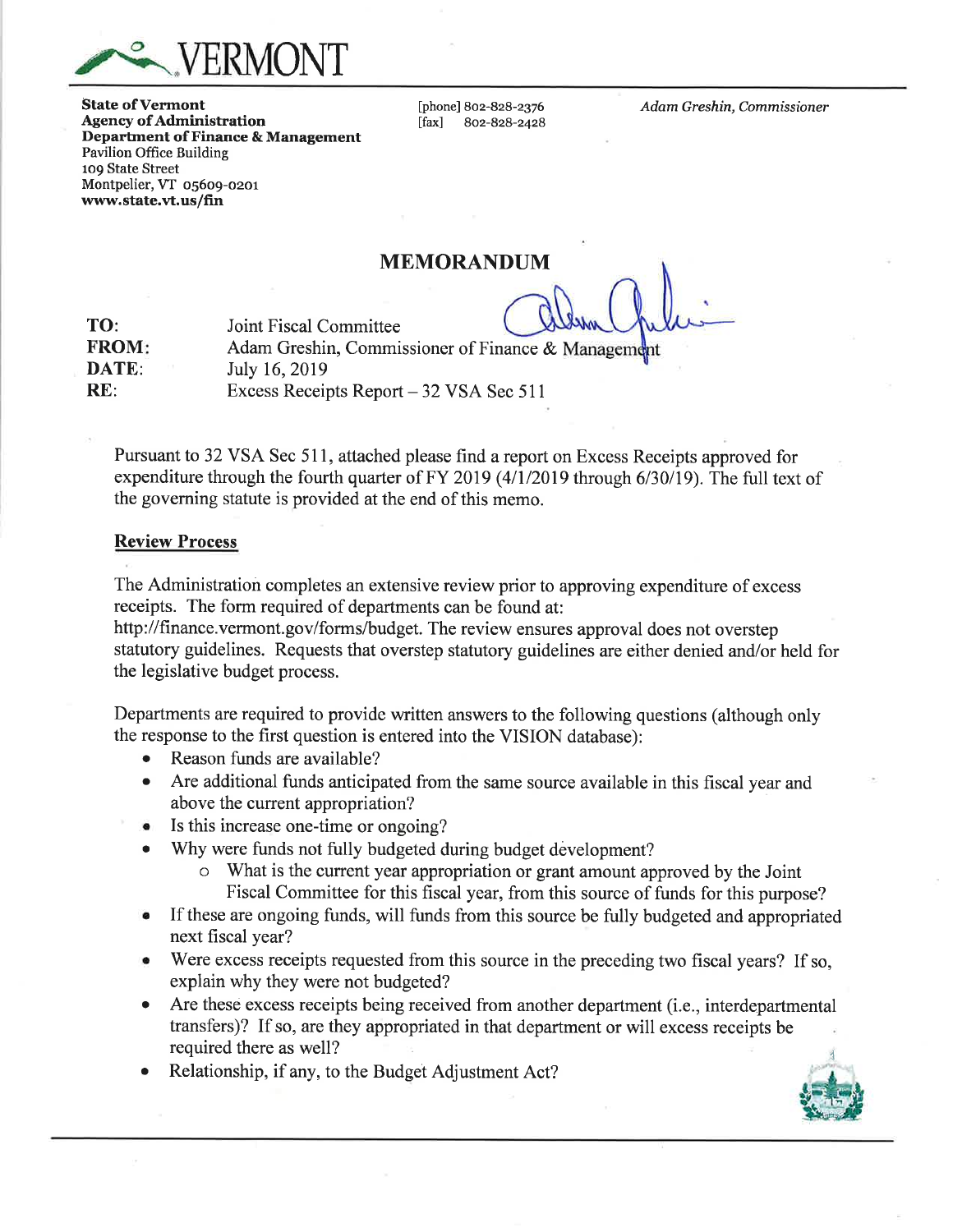- o Can excess receipts be used to reduce the expenditure of State funds?
- o Will excess receipts establish or increase the scope of a program, committing the State at any time to expend State funds? [The form notes that in such instances, legislative approval is required.]
- o For what, specifically, will excess receipts be used? What is the impact on programs if this excess receipt request is not approved?
- o Are any of the excess receipts to be used for your department's administrative staff or operating expenses? If so, explain.
- o Do the excess receipts have a matching fund requirement? If so, in which budget is the match found?
- If excess receipts are earned federal receipts, are the excess receipts being spent in the same (federal) program where they are earned? If not, explain.
- o Have the excess receipts been received and deposited? If no, what date are funds expected?
- o If approved, when will the expenditure first occur?

The VISION entry normally includes only the response to the first question – why are additional receipts available? However, for any individual Excess Receipt Request, the paper copy of the form with the full department response can be provided.

# Broad Categories of Excess Receipt Requests

Requests for expenditure of excess receipts generally fall into several broad categories

Interdepartmental Transfers: It is not uncommon for one department within state government ("Department A") to purchase services from another department ("Department B"). In that instance, Department A budgets these expenditures just as they would any other type of expenditure: by type of expenditure and by the source of revenue that will fund these expenditures. Department B also budgets these expenditures, and identifies the source of revenue as "interdepartmental transfers." This process results in a small amount of "doublebooking" of spending authority but ensures that both departments have the necessary spending authority. In many cases, at the time of budget development, Department A has not yet decided from where to purchase the services in question, so Department B does not budget the interdepartmental transfer revenues. When Department A moves forward to contract for services with Department B after the budget has closed, then Department B must request an Excess Receipts approval for the additional spending authority to perform the services.

Federal Funds: Departments estimate their likely federal receipts in the fall for the upcoming budget year, meaning the estimate is as much as nine-months old at the start of the budget year, and another 12 months older by the end of the budgeted fiscal year. Interim developments may mean the budgeted federal spending authority is insufficient, either because the federal award for an existing grant has been increased or spending authority from grants from earlier federal fiscal years can be used in the current year. Additionally, extraordinary events - such as the federal American Recovery and Reinvestment Act (ARRA) or federal aid to.Vermont due to Tropical Storm Irene – may cause large, unanticipated spikes in federal receipts.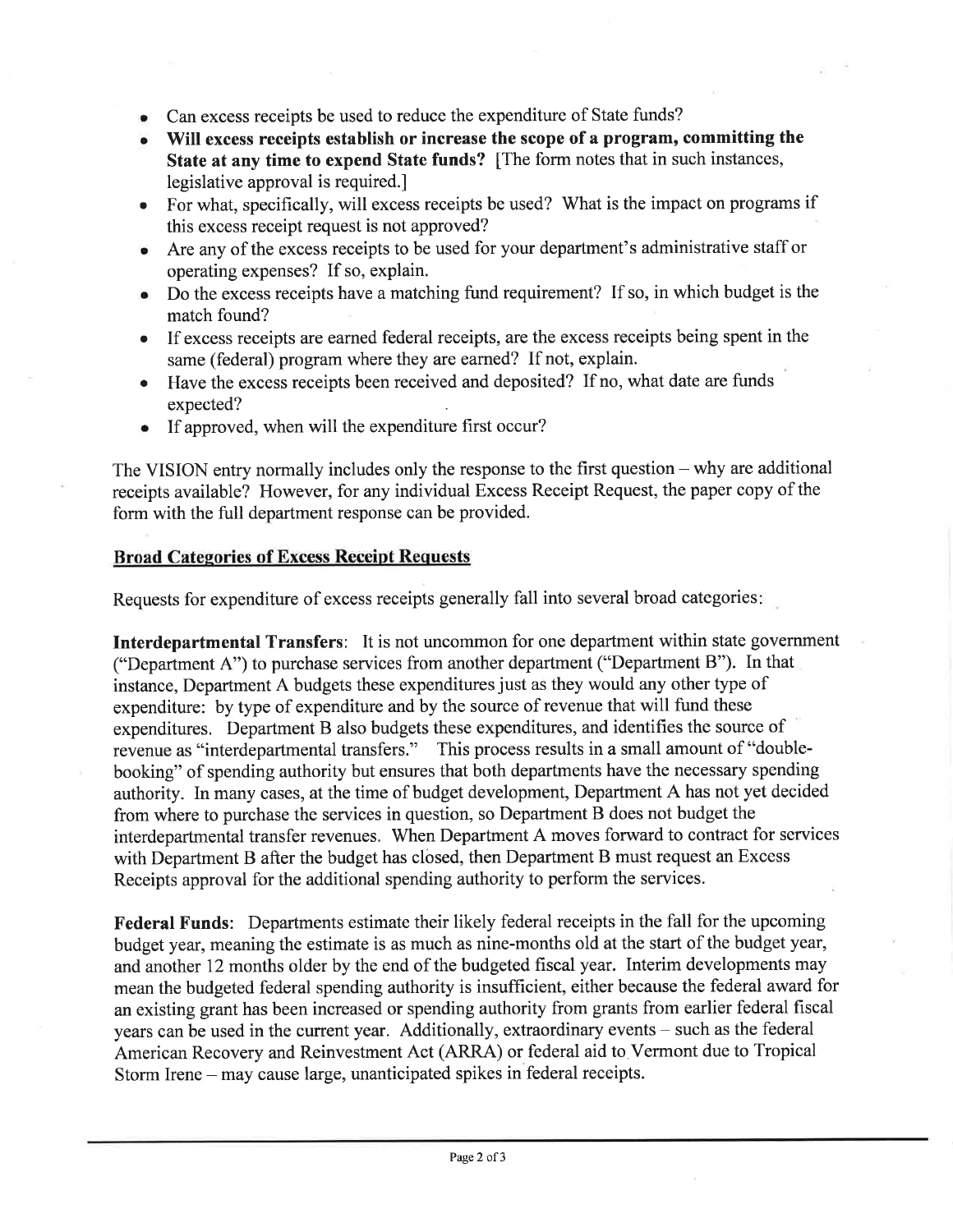Other: Over 200 special funds exist under State law in which are deposited fees, user charges, penalties, specified taxes, etc. Departments estimate how much they will collect each year for each of these special funds, and base their spending plans accordingly. Actual collections may be higher than the original budget. Excess receipts may also be used in an instance where prioryear special fund spending authority was not utilized and needs to be created again in the subsequent year (similar to a carry-forward). In addition to restrictions in the excess receipts statute, each special fund has its own statutory restrictions that put guardrails around the use of special fund revenues.

# Attached Report:

The attached report is a cumulative list of approved excess receipt requests for the first quarter of the current fiscal year. It includes ALL the data entered in VISION for that transaction, including:

- $\bullet$  Agency/Department name
- . Appropriation name and "DeptID"
- Transaction date
- Fund source name and fund number
- **Amount**
- o Comments in response to question: "Why are funds available?" (VISION allows for <sup>a</sup> limited number of characters per cell entry.)

The data are sorted into the three broad categories of requests discussed above.

### **Governing Statute:**

### 32 V.S.A. \$ 511. EXCESS RECETPTS

If any receipts including federal receipts exceed the appropriated amounts, the receipts may be allocated and expended on the approval of the Commissioner of Finance and Management. If, however, the expenditure of those receipts will establish or increase the scope of the program, which establishment or increase will at any time commit the State to the expenditure of State funds, they may only be expended upon the approval of the General Assembly. Excess federal receipts, whenever possible, shall be utilized to reduce the expenditure of State funds. The Commissioner of Finance and Management shall report to the Joint Fiscal Committee quarterly with a cumulative list and explanation of the allocation and expenditure of such excess receipts.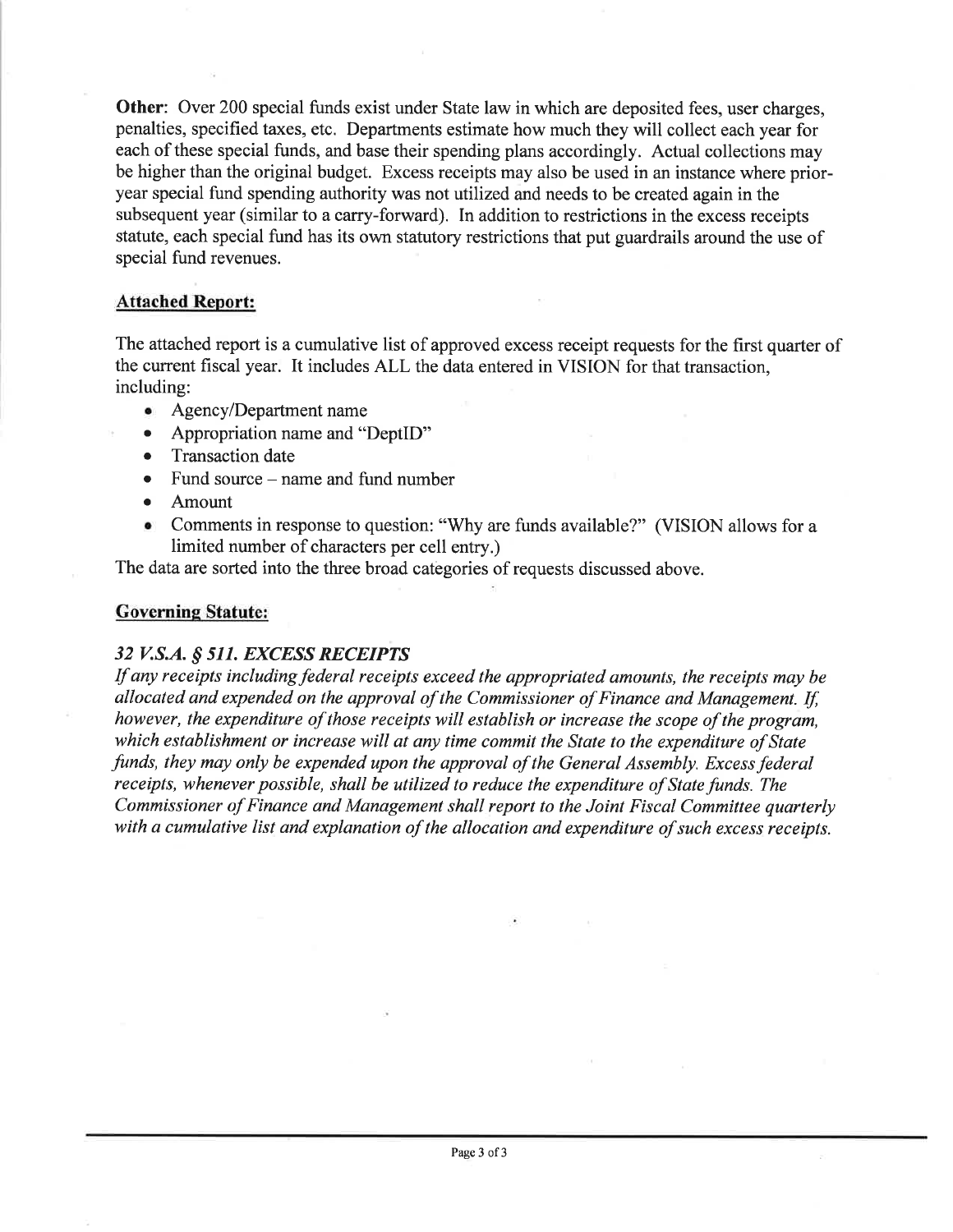| FY 2019 Excess Receipts Report - Q4 - Run 7/13/2019 |                                                    |            |  |      |                                      |           |                                                                                                                                                                                                                                                                            |  |  |
|-----------------------------------------------------|----------------------------------------------------|------------|--|------|--------------------------------------|-----------|----------------------------------------------------------------------------------------------------------------------------------------------------------------------------------------------------------------------------------------------------------------------------|--|--|
| <b>Agency/Dept Name</b>                             | Appropriation Name Appropriatio Date               | n Deptid   |  | Fund | <b>Fund Name</b>                     | Amount    | <b>Comments</b>                                                                                                                                                                                                                                                            |  |  |
| <b>Treasurer's Office</b>                           | <b>US Forest Sales to</b><br>Towns                 | 1260110000 |  |      | 5/20/2019 22005 Federal Revenue Fund | 246,000   | Federal Money                                                                                                                                                                                                                                                              |  |  |
| Public Safety                                       | <b>DPS-State Police</b>                            | 2140010000 |  |      | 6/6/2019 22005 Federal Revenue Fund  | 994.000   | <b>Funds are available from Homeland Security Grant</b><br>Programs (HSGP16-HSGP18) and Recreational<br>Boat and Safety 2019 (RBS19). The Homeland<br>Security awards are each 3 year awards and the<br>RBS19 is a 1 year award. Expenses for FY19<br>were underestimated. |  |  |
| <b>Public Safety</b>                                | DPS-Criminal Justice 2140020000<br>Services        |            |  |      | 4/16/2019 22005 Federal Revenue Fund | 155,000   | Additional fund were allocated to the console<br>project (to replace outdated dispatch consoles)<br>from Federal Homeland Security grant after FY19<br>budget was submitted.                                                                                               |  |  |
| Military                                            | <b>Air Services</b><br>Contracts                   | 2150020000 |  |      | 4/22/2019 22005 Federal Revenue Fund | 200,000   | Request is based on the fact that the federal<br>program has provided addition funding to complete<br>additional projects that are 100% federally funded.<br>The current available approp will not be sufficient<br>to complete proposed work by 6/30/19 in fund<br>22005. |  |  |
| Agriculture, Food&Mrkts<br>Agency                   | Ag Resource Mngmnt 2200040000                      |            |  |      | 5/7/2019 22005 Federal Revenue Fund  |           | 50,000 21500 - MOU with Health Department; subrecipient<br>of CDC grant for vector surveillance program<br>(mosquito & tick); 22005 - EPA grant supporting<br>pesticide management program.                                                                                |  |  |
| <b>Vermont Health Access</b>                        | DVHA-Medicaid-Long 3410016000<br>Term Care W       |            |  |      | 6/11/2019 22005 Federal Revenue Fund | 1,100,000 | Utilization of Money Follows the Person Grant over<br>base federal appropriation.                                                                                                                                                                                          |  |  |
| <b>Vermont Health Access</b>                        | DVHA-Medicaid-<br>Nonwaiver Prog                   | 3410018000 |  |      | 6/30/2019 22005 Federal Revenue Fund |           | 457,242 Actual federal Only Drug Rebate offsets for QE<br>06/30/2019 were less than estimated. DVHA<br>received the actual breakdown of rebates from<br>Change Health Care on 7/5/2019.                                                                                    |  |  |
| <b>Vermont Health Access</b>                        | DVHA-Medicaid-<br>Nonwaiver Prog                   | 3410018000 |  |      | 6/12/2019 22005 Federal Revenue Fund | 87,000    | Federal buy-in program spending above base<br>federal appropriation & reduction of CHIP drug<br>rebate receipts.                                                                                                                                                           |  |  |
| Vermont Department of<br>Health                     | Administration                                     | 3420010000 |  |      | 6/19/2019 22005 Federal Revenue Fund | 700,000   | Excess receipts are associated with projected<br>federal receipts to close-out fiscal year.                                                                                                                                                                                |  |  |
| Vermont Department of<br>Health                     | Public Health<br>Appropriation                     | 3420021000 |  |      | 6/19/2019 22005 Federal Revenue Fund | 2,000,000 | Excess receipts are associated with projected<br>federal receipts to close-out fiscal year.                                                                                                                                                                                |  |  |
| Children and Families                               | <b>DCFS - Family</b><br><b>Services</b>            | 3440020000 |  |      | 6/10/2019 22005 Federal Revenue Fund | 2,000,000 | Family services has experienced an increase in<br>caseload over the last few years that has resulted<br>in increased staffing and sub-care expenditures. A<br>significant portion of these increased costs are<br>TANF eligible.                                           |  |  |
| Children and Families                               | DCFS - Child Support 3440040000<br><b>Services</b> |            |  |      | 6/6/2019 22005 Federal Revenue Fund  | 246,441   | Title IV-D federal earnings on non-budgeted cost of<br>cola and steps (i.e. payact)                                                                                                                                                                                        |  |  |

 $\mathcal{A}$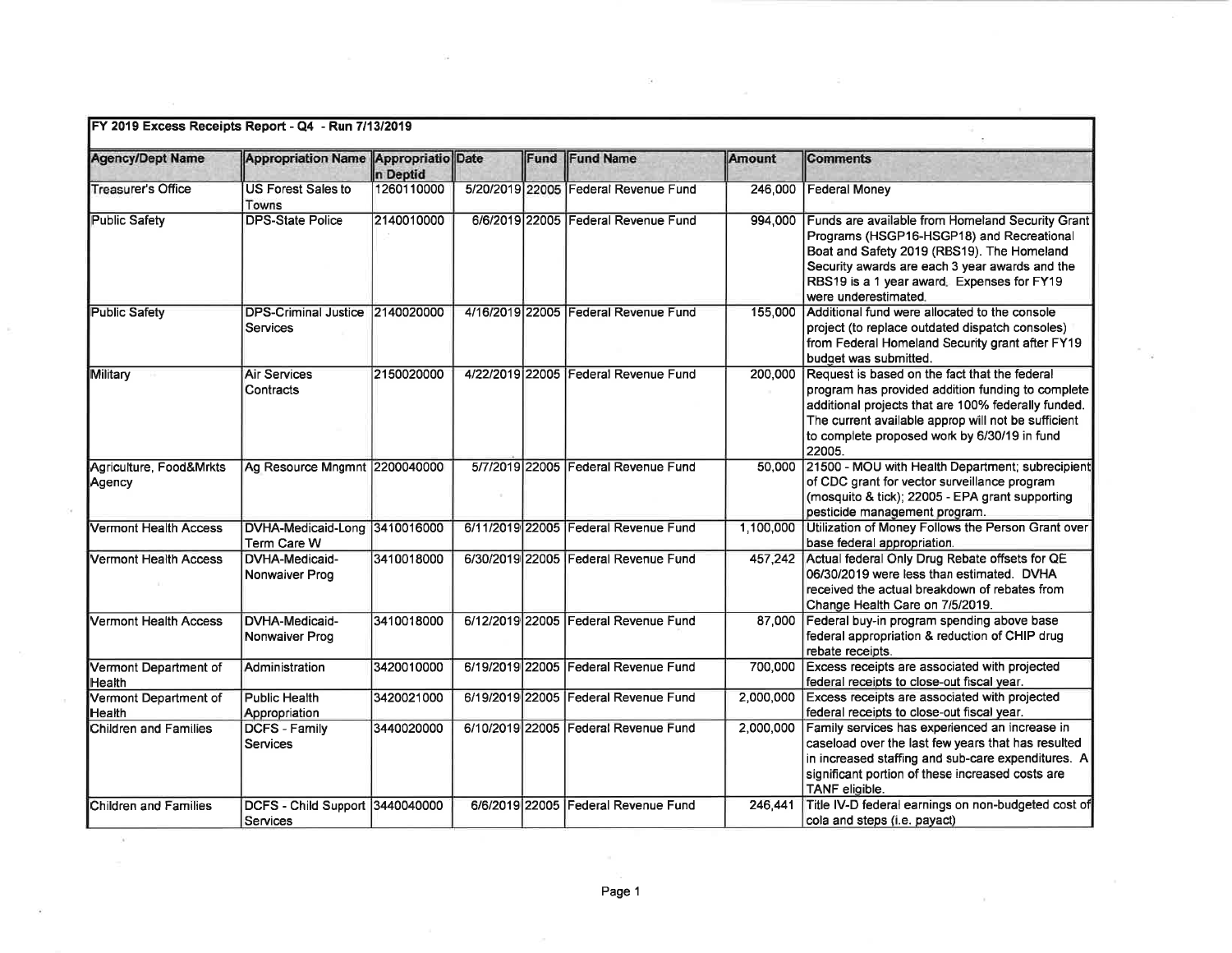| Children and Families                                             | DCFS - OEO Ofc of<br>Economic Opp            | 3440100000 | 5/20/2019 22005 Federal Revenue Fund      |            | 103,000 Community Service Block Grant, Emergency<br>Solutions Grant, and Continuum of Care award.<br>Bot of these awards are granted on the federal                                                                                                                          |
|-------------------------------------------------------------------|----------------------------------------------|------------|-------------------------------------------|------------|------------------------------------------------------------------------------------------------------------------------------------------------------------------------------------------------------------------------------------------------------------------------------|
|                                                                   |                                              |            |                                           |            | fiscal year, and expenditures are estimated on the<br>State fiscal year for budgeting purposes.                                                                                                                                                                              |
| <b>Children and Families</b>                                      | DCFS - OEO Ofc of<br>Economic Opp            | 3440100000 | 5/20/2019 22005 Federal Revenue Fund      | 13.000     | Community Service Block Grant, Emergency<br>Solutions Grant, and Continuum of Care award.<br>Bot of these awards are granted on the federal<br>fiscal year, and expenditures are estimated on the<br>State fiscal year for budgeting purposes.                               |
| Children and Families                                             | DCFS - OEO Ofc of<br>Economic Opp            | 3440100000 | 5/20/2019 22005 Federal Revenue Fund      | 34,000     | Community Service Block Grant, Emergency<br>Solutions Grant, and Continuum of Care award.<br>Bot of these awards are granted on the federal<br>fiscal year, and expenditures are estimated on the<br>State fiscal year for budgeting purposes.                               |
| <b>Children and Families</b>                                      | <b>DCFS - OEO</b><br>Weatherization          | 3440110000 | 5/20/2019 22005 Federal Revenue Fund      |            | 930,337 LIHEAP Federal Award designated for use in<br>weatherization.                                                                                                                                                                                                        |
| Disabilities Aging Ind.<br>Living                                 | Advocacy & Indep<br>Living Grants            | 3460020000 | 4/24/2019 22005 Federal Revenue Fund      |            | 985,000 Higher than estimated earned federal receipts                                                                                                                                                                                                                        |
| Corrections                                                       | Correc-Correctional<br>Services              | 3480004000 | 5/28/2019 22005 Federal Revenue Fund      | 125,000    | The Department of Justice awarded a \$1 million<br>federal grant to DOC, which was approved by JFO<br>#2726.                                                                                                                                                                 |
| Environmental<br>Conservation                                     | Air & Waste<br><b>Management Approp</b>      | 6140030000 | 5/28/2019 22005 Federal Revenue Fund      | 400,000    | Due to an increase in the funds available at the<br>federal level, we received an unanticipated<br>increase of 119k in our Leaking Underground<br>Storage Tank federal grant that was not known at<br>the time we build the FY19 budget.                                     |
| Subtotal Federal Funds (Including "Regular" ARRA) Excess Receipts |                                              |            |                                           | 10,826,020 |                                                                                                                                                                                                                                                                              |
| Buildings & Gen Serv-<br><b>I</b> Gov'tal                         | <b>BGS-Administrative</b><br><b>Services</b> | 1150100000 | 6/20/2019 21500 Inter-Unit Transfers Fund |            | 1,000 Funds are received from various programs within<br>Agency of Administration to support the<br>Administrative Services Division of BGS.<br>Programs are charged to cover actual<br>expenditures incurred or anticipated to be incurred<br>by the Admin Services Approp. |
| Buildings & Gen Serv-<br>Prop                                     | <b>BGS-Fee For Space</b>                     | 1160550000 | 4/15/2019 21500 Inter-Unit Transfers Fund | 106,368    | This is a grant being given to Fee for Space from<br>the Department of Public Safety to implement a<br>building flood mitigation plan for state buildings.                                                                                                                   |
| Buildings & Gen Serv-<br>Prop                                     | <b>BGS-Fee For Space</b>                     | 1160550000 | 4/15/2019 21500 Inter-Unit Transfers Fund | 103,439    | AOT will draw down funds from FEMA that will be<br>transferred to BGS Fee for Space program as part<br>of payment to Cohn Reznic audit for Hurricane<br><b>IRENE.</b>                                                                                                        |
| Buildings & Gen Serv-<br><b>Prop</b>                              | <b>BGS-Fee For Space</b>                     | 1160550000 | 6/26/2019 21500 Inter-Unit Transfers Fund | 5,206,528  | AOT Centralized all recovery exp's thru BGS Fee<br>For Space during the recovery effort for Tropical<br>Storm Irene. Many of those projects are<br>completed and granted funds from FEMA, through<br>AOT. FEMA funds are transferred from AOT to<br>BGS using fund 21500.    |

 $\gamma$ 

- 4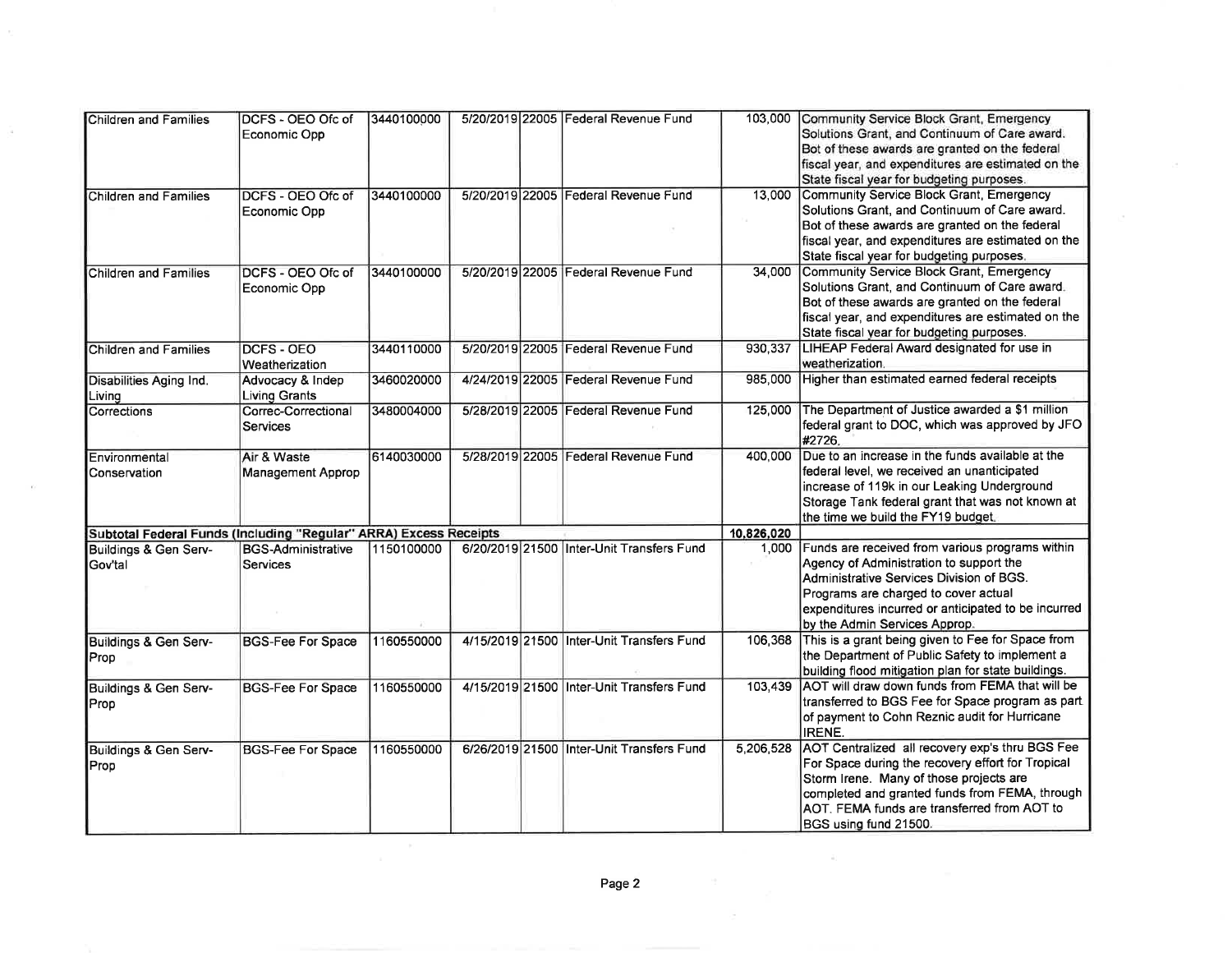| Criminal Justice Trng<br><b>I</b> Council     | Criminal Justice Trng<br>Council                 | 2170010000 |  | 6/12/2019 21500 Inter-Unit Transfers Fund |           | 20,000 This ERR will be used for the payroll expenses for<br>Chris Conway who was hired at the CJTC to<br>develop and maintain statewide advanced levels of<br>officer training and certification in various impaired<br>driving programs.                             |
|-----------------------------------------------|--------------------------------------------------|------------|--|-------------------------------------------|-----------|------------------------------------------------------------------------------------------------------------------------------------------------------------------------------------------------------------------------------------------------------------------------|
| Agriculture, Food&Mrkts<br>Agency             | Food<br>Safety/Consumer<br>Assurance             | 2200020000 |  | 5/7/2019 21500 Inter-Unit Transfers Fund  |           | 767  Dog licensure fees                                                                                                                                                                                                                                                |
| Agriculture, Food&Mrkts<br>Agency             | Ag Resource Mngmnt 2200040000                    |            |  | 5/7/2019 21500 Inter-Unit Transfers Fund  |           | 150,000 21500 - MOU with Health Department; subrecipient<br>of CDC grant for vector surveillance program<br>(mosquito & tick); 22005 - EPA grant supporting<br>pesticide management program.                                                                           |
| Public Service Department Regulation & Energy | Efficiency                                       | 2240000000 |  | 6/10/2019 21500 Inter-Unit Transfers Fund |           | 53,102 Funds were received for WoodStove Change Outs<br>program as part of MOA with DEC.                                                                                                                                                                               |
| Human Services Agency                         | Administrative<br>Management Fund                | 3400020000 |  | 5/23/2019 21500 Inter-Unit Transfers Fund | 2,628,530 | The funds will be used to process invoices in the<br>Admin Fund, mainly for the ADS SLA invoice &<br><b>BGS billbacks.</b>                                                                                                                                             |
| Vermont Health Access                         | DVHA-Programs-ST- 3410017000<br>Only Funded G    |            |  | 6/18/2019 21500 Inter-Unit Transfers Fund | 1,000,000 | DVHA provided Springfield Hospital an<br>advancement of their Medicaid claims through the<br>State-Only Approrpriation due to the extraordinary<br>financial situation of the hospital. The hospital has<br>agreed to reapay the advancement beginning in<br>Oct 2019. |
| Vermont Department of<br>Health               | Administration                                   | 3420010000 |  | 6/12/2019 21500 Inter-Unit Transfers Fund | 45.000    | Special Fund and IDT revenue.                                                                                                                                                                                                                                          |
| Children and Families                         | <b>DCFS Admin &amp;</b><br>Support Services      | 3440010000 |  | 6/10/2019 21500 Inter-Unit Transfers Fund | 170,600   | Transfers from DAIL, VDH, and AHS across 5<br>programs, all of which are over earning their<br>budgeted amounts.                                                                                                                                                       |
| Children and Families                         | <b>DCFS - Child</b><br><b>Development</b>        | 3440030000 |  | 5/15/2019 21500 Inter-Unit Transfers Fund |           | 200,000 Act 11 of 2018 Special Session, C.106.2                                                                                                                                                                                                                        |
| Natural Resources<br>Agency                   | "Admin., Management 6100010000<br>& Planning     |            |  | 5/20/2019 21500 Inter-Unit Transfers Fund |           | 180,653 Transfer from DEC to provide funding needed to<br>execute and agreement between the ANR CO and<br>the Army Corps of Engineers to complete a<br>wetlands restoration project.                                                                                   |
| Fish & Wildlife                               | <b>FW Support &amp; Field</b><br><b>Services</b> | 6120000000 |  | 4/8/2019 21500 Inter-Unit Transfers Fund  | 32,063    | <b>IFEMA</b> reimbursement from SFY18                                                                                                                                                                                                                                  |
| Forests, Parks &<br>Recreation                | Forestry                                         | 6130020000 |  | 4/2/2019 21500 Inter-Unit Transfers Fund  | 388,411   | Funds are available through a grant agreement<br>from DEC. FPR submitted numerous applications<br>through a competitive process and received the<br>enclosed grants which fund multiple projects aimed<br>at improving water quality.                                  |
| Forests, Parks &<br>Recreation                | <b>Lands Administration</b>                      | 6130040000 |  | 5/1/2019 21500 Inter-Unit Transfers Fund  |           | 18,075 Fed funds are available through the Dept of Fish<br>and Wildlife. Funds will be used to upgrade a<br>portion of the Moose Bog Trail. The upgrade will<br>bring the trail in compliance with Universal<br>Accessibility standards.                               |

 $\mathcal{L}$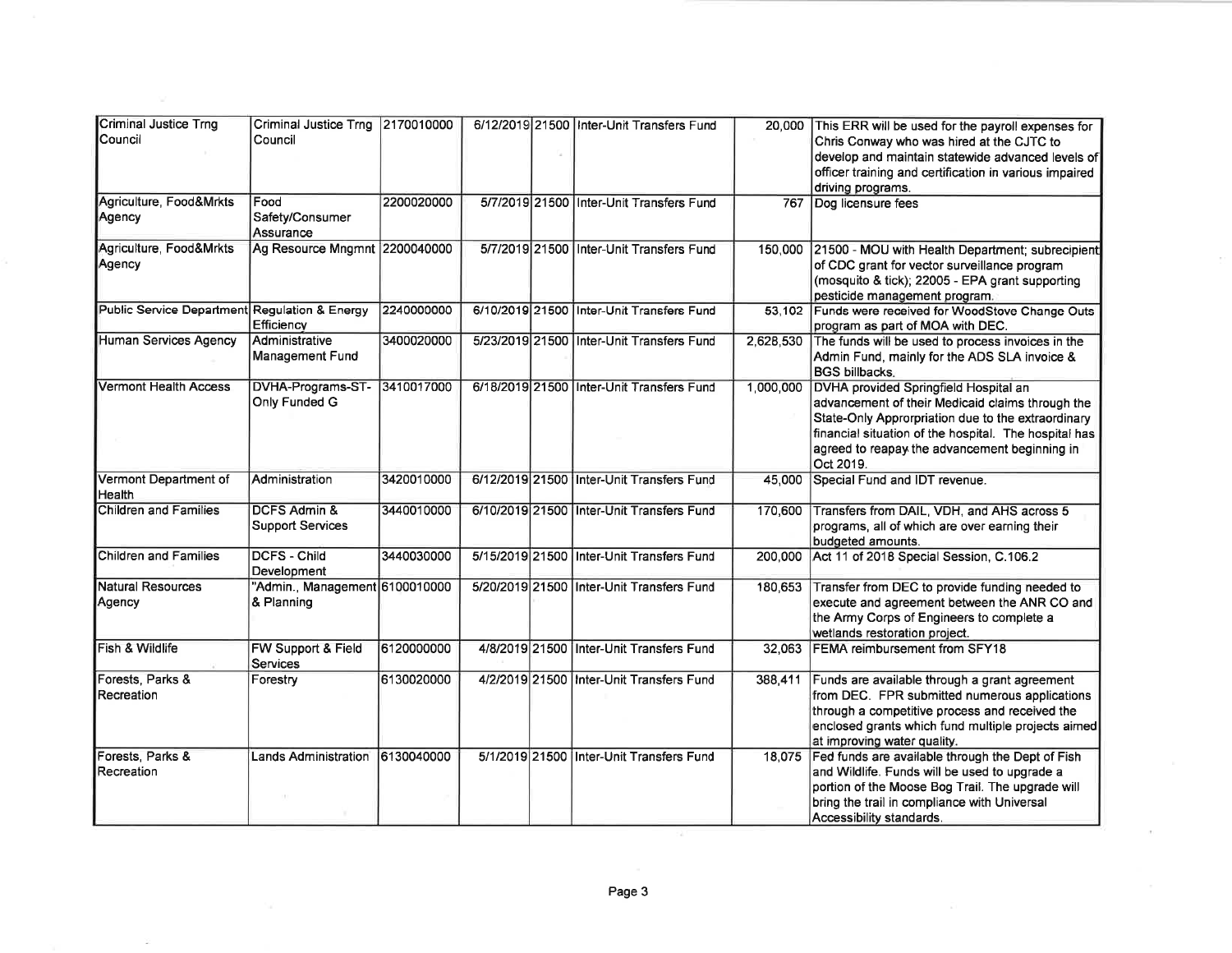| Economic Development                 | Economic                          | 7120010000 |                          | 4/24/2019 21500 Inter-Unit Transfers Fund    |            | 15,000 FY19 MOU agreement. DOL to transfer funds to                                                      |
|--------------------------------------|-----------------------------------|------------|--------------------------|----------------------------------------------|------------|----------------------------------------------------------------------------------------------------------|
|                                      | Development                       |            |                          |                                              |            | DED in accordance with Apprenticeship Expansion                                                          |
|                                      |                                   |            |                          |                                              |            | Project MOU, attached.                                                                                   |
| Subtotal Interdepartmental Transfers |                                   |            |                          |                                              | 10,334,536 |                                                                                                          |
| Forests, Parks &                     | Lands Administration              | 6130040000 |                          | 6/19/2019 21440 All Terrain Vehicles         |            | 50,000 Funds are available in the All Terrain Vehicles<br>special fund per 23 V.S.A. 3513. FPR issues an |
| Recreation                           |                                   |            |                          |                                              |            | annual grant to the Vermont Sportsman's                                                                  |
|                                      |                                   |            |                          |                                              |            | Association (VASA) and payments are made under                                                           |
|                                      |                                   |            |                          |                                              |            | this grant agreement.                                                                                    |
|                                      | Vt Council on the Arts 1110013000 |            |                          | 4/15/2019 21445 Art Acquisition Fund         |            | 33,572 Funds received into the Acquisition of Art in State                                               |
| Finance & Management                 |                                   |            |                          |                                              |            | Building special fund for VT Arts Council to acquire                                                     |
|                                      |                                   |            |                          |                                              |            | art on behalf of the State.                                                                              |
| Judiciary                            | Judiciary                         | 2120000000 | 6/11/2019 21811 Attorney |                                              | 65,000     | Gave an additional grant this year and this                                                              |
|                                      | Appropriation                     |            |                          | Admission, Licensing, &                      |            | program is fully staffed.                                                                                |
| Corrections                          | Correc-Correctional               | 3480004000 |                          | 5/28/2019 21843 CORR-Supervision Fees        | 100,000    | The collection of supervision fees has exceeded                                                          |
|                                      | <b>Services</b>                   |            |                          |                                              |            | FY 2019 spending authority.                                                                              |
| <b>Education Agency</b>              | Administration                    | 5100010000 |                          | 6/17/2019 21764 ED-Medicaid Reimb-Admin      | 1,900,000  | There is a sufficient balance in the Fund to process                                                     |
|                                      |                                   |            |                          |                                              |            | this request. Funds are received based on                                                                |
|                                      |                                   |            |                          |                                              |            | Medicaid billed claims for student receiving                                                             |
|                                      |                                   |            |                          |                                              |            | services.                                                                                                |
| <b>Education Agency</b>              | Administration                    | 5100010000 |                          | 5/20/2019 21244 Education Financial          | 200,119    | Special funds dedicated to the financial                                                                 |
|                                      |                                   |            |                          | <b>Systems</b>                               |            | management system, not fully appropriated.                                                               |
| <b>Transportation Agency</b>         | <b>Public Assistance</b>          | 8100005500 |                          | 6/3/2019 21555 Emergency Relief & Assist     | 800,000    | FEMA disaster declaration FEMA-4022-DR-VT.                                                               |
|                                      | Program                           |            |                          | Fd                                           |            | ERAF funds provide state match for the FEMA                                                              |
|                                      |                                   |            |                          |                                              |            | funds.                                                                                                   |
| Vermont Department of                | Public Health                     | 3420021000 |                          | 5/8/2019 21912 Evidence-Based Educ &         | 350,000    | Greater than anticipated revenue into the Evidence                                                       |
| <b>I</b> Health                      | Appropriation                     |            |                          | Advertis                                     |            | Based Education and Advertising Fund that                                                                |
|                                      |                                   |            |                          |                                              |            | receives fees from pharmaceutical manufacturers                                                          |
|                                      |                                   |            |                          |                                              | 771,488    | authorized by 33 VSA 2004.<br>These funds are appropriated to state fish and                             |
| <b>Fish &amp; Wildlife</b>           | FW Support & Field                | 6120000000 |                          | 5/30/2019 20325 F&W Federal Revenues<br>Fund |            | wildlife agencies though the federal wildlife and                                                        |
|                                      | Services                          |            |                          |                                              |            | sport fish restoration program on a reimbursement                                                        |
|                                      |                                   |            |                          |                                              |            | basis.                                                                                                   |
| Buildings & Gen Serv-                | <b>BGS-Fee For Space</b>          | 1160550000 |                          | 6/20/2019 58800 Facilities Operations Fund   | 350,961    | Fee for Space provides separate work for                                                                 |
| Prop                                 |                                   |            |                          |                                              |            | customers that agreements are reached for the                                                            |
|                                      |                                   |            |                          |                                              |            | customer to pay the cost. These expenditures get                                                         |
|                                      |                                   |            |                          |                                              |            | paid by Fee for Space and then are backcharged                                                           |
|                                      |                                   |            |                          |                                              |            | to the customers. The customers pay BGS                                                                  |
|                                      |                                   |            |                          |                                              |            | through billing.                                                                                         |
| Buildings & Gen Serv-                | <b>BGS-Fee For Space</b>          | 1160550000 |                          | 4/15/2019 58800 Facilities Operations Fund   | 583.020    | FFS provides separate work for customers that                                                            |
| Prop                                 |                                   |            |                          |                                              |            | agreements are reached for the customer to pay                                                           |
|                                      |                                   |            |                          |                                              |            | the cost. These expenditures get paid by FFS and                                                         |
|                                      |                                   |            |                          |                                              |            | then are backcharged to the customers.                                                                   |
|                                      |                                   |            |                          |                                              |            | Customers pay BGS through billing. Revenue will                                                          |
|                                      |                                   |            |                          |                                              |            | cover expenditures.                                                                                      |

 $\mathcal{C}$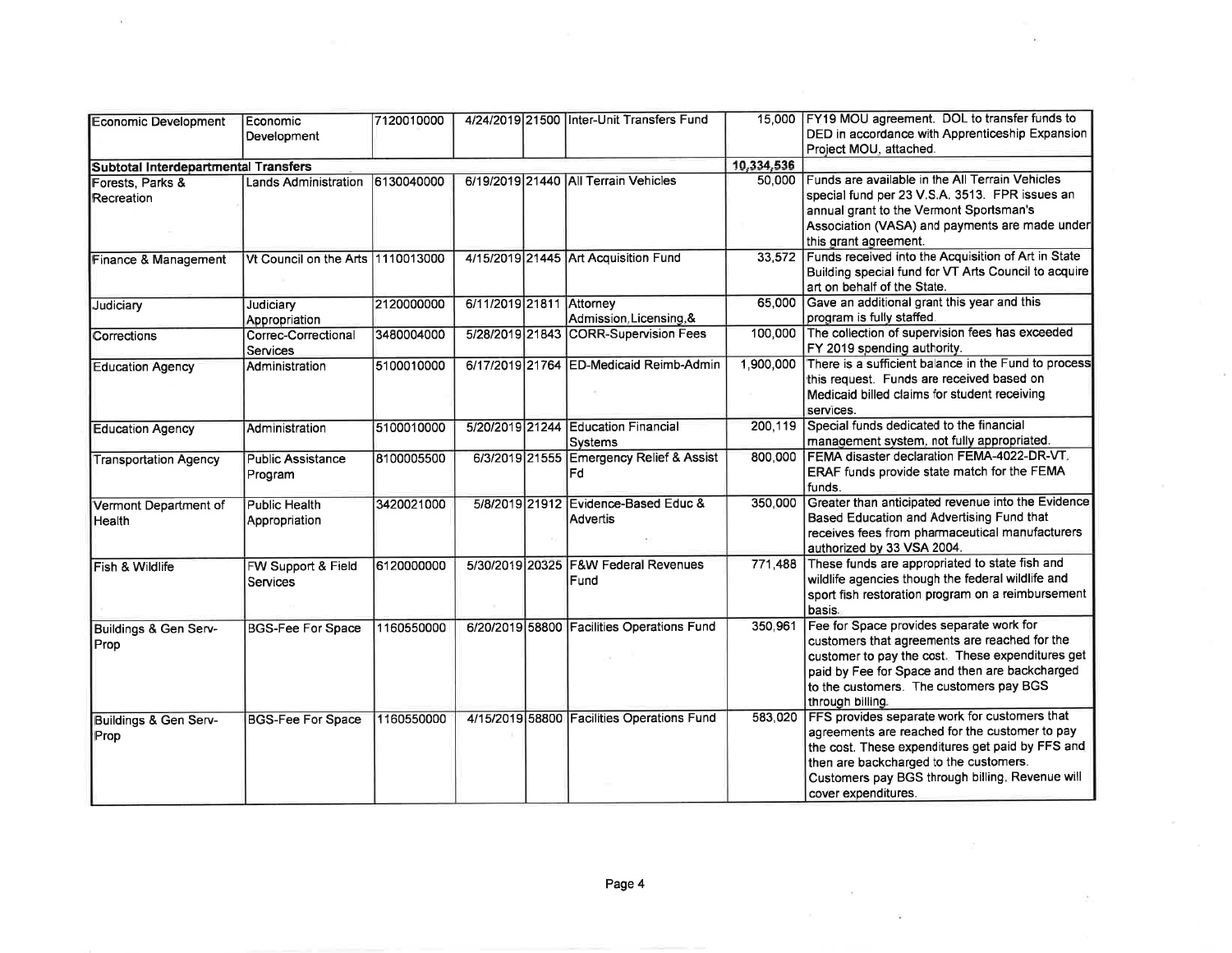| Finance & Management-                           | Finance & Mgmnt -                 | 1115001000 |  | 5/20/2019 59300 Financial Management              |           | 160,000 The receipts come from billing for services to            |
|-------------------------------------------------|-----------------------------------|------------|--|---------------------------------------------------|-----------|-------------------------------------------------------------------|
| IFMS                                            | FinOps                            |            |  | Fund                                              |           | customers. This request is for additional spending                |
|                                                 |                                   |            |  |                                                   |           | authority for the program, to cover unanticipated                 |
|                                                 |                                   |            |  |                                                   |           | expenditures.                                                     |
| Libraries                                       | Department of                     | 1130030000 |  | 5/20/2019 21883 Gates Foundation Grants           | 11,403    | Dept of Libraries rec'd a grant for the Fiber                     |
|                                                 | Libraries                         |            |  |                                                   |           | Connect Project from the Gates Foundation. The                    |
|                                                 |                                   |            |  |                                                   |           | money was never fully spent in the orig timeframe,                |
|                                                 |                                   |            |  |                                                   |           | an ext was requested, and the money was still not                 |
|                                                 |                                   |            |  |                                                   |           | spent. The ext has now expired and funds are not                  |
|                                                 |                                   |            |  |                                                   |           | needed.                                                           |
| Vermont Department of                           | Administration                    | 3420010000 |  | 6/12/2019 21902 Health Department-Special         | 80,000    | Special Fund and IDT revenue,                                     |
| Health                                          |                                   |            |  | Fund                                              |           |                                                                   |
| Vermont Department of                           | Administration                    | 3420010000 |  | 6/12/2019 21832 HE-Asbestos Fees                  |           | 5,000 Special Fund and IDT revenue.                               |
| <b>Health</b>                                   |                                   |            |  |                                                   |           |                                                                   |
| Vermont Department of<br>Health                 | Administration                    | 3420010000 |  | 6/12/2019 21731 HE-Food & Lodging Fees            | 65,000    | Special Fund and IDT revenue.                                     |
| <b>Transportation Agency-</b>                   | <b>Central Garage</b>             | 8110000200 |  | 5/13/2019 57100 Highway Garage Fund               | 1,000,000 | Revenues will have to be increased in the future if               |
| Prop                                            |                                   |            |  |                                                   |           | this shortfall becomes a trend.                                   |
| Housing & Comm                                  | Housing &                         | 7110010000 |  | 6/3/2019 21325 Historic Sites Special Fund        | 20,000    | Revenues have been over projections in the past                   |
| Development                                     | Community                         |            |  |                                                   |           | few years at our State Historic Sites due to new                  |
|                                                 | Developmnt                        |            |  |                                                   |           | exhibits, raised ticket sales and a focused                       |
|                                                 |                                   |            |  |                                                   |           | marketing plan.                                                   |
| Agency of Digital Services Comm & Info          |                                   | 1105500000 |  | 5/8/2019 58100 Information Technology             | 9,880,000 | ADS operates under an ISF, but due to an                          |
|                                                 | Technoloav                        |            |  |                                                   |           | executive order, agencies now have to buy IT                      |
|                                                 |                                   |            |  |                                                   |           | needs using the Bespoke billing mechanism. As a                   |
|                                                 |                                   |            |  |                                                   |           | result, three large contracts moved from AHS to                   |
|                                                 |                                   |            |  |                                                   |           | ADS and there is a greater need for Bespoke                       |
|                                                 |                                   |            |  |                                                   |           | items.                                                            |
| Vermont Department of                           | Administration                    | 3420010000 |  | 6/12/2019 21460 Laboratory Services               | 85,000    | Special Fund and IDT revenue.                                     |
| Health                                          |                                   |            |  |                                                   |           |                                                                   |
| Vermont Department of                           | Administration                    | 3420010000 |  | 6/12/2019 21470 Medical Practice                  |           | 15,000 Special Fund and IDT revenue.                              |
| Health                                          |                                   |            |  |                                                   |           |                                                                   |
| Military                                        | MIL Vet Affairs Office 2150050000 |            |  | 4/24/2019 21662 Mil-Vets Cemetary                 |           | 117,462 Proceeds from interment of veterans and their<br>families |
|                                                 | MIL Vet Affairs Office 2150050000 |            |  | Contribution<br>4/24/2019 21662 Mil-Vets Cemetary | 30.000    | Proceeds from interment of veterans and their                     |
| Military                                        |                                   |            |  | Contribution                                      |           | families                                                          |
| Children and Families                           | <b>DCFS - OEO</b>                 | 3440110000 |  | 5/8/2019 21908 Misc Grants Fund                   | 200.911   | Award from Vermont Low Income Trust for                           |
|                                                 | Weatherization                    |            |  |                                                   |           | Electricity                                                       |
| Auditor of Accounts' Office Auditor of Accounts |                                   | 1250010000 |  | 6/25/2019 21870 Misc Special Revenue              |           | 30,614   Per Statute - Town's Financial Responsibility of TIF     |
|                                                 |                                   |            |  |                                                   |           | Audit Performed by State Auditor's Office                         |
| Auditor of Accounts' Office Auditor of Accounts |                                   | 1250010000 |  | 6/25/2019 21870 Misc Special Revenue              |           | 7,476 Per Statute - Town's Financial Responsibility of TIF        |
|                                                 |                                   |            |  |                                                   |           | Audit Performed by State Auditor's Office                         |
| Auditor of Accounts' Office Auditor of Accounts |                                   | 1250010000 |  | 6/25/2019 21870 Misc Special Revenue              |           | 21,150 Per Statute - Town's Financial Responsibility of TIF       |
|                                                 |                                   |            |  |                                                   |           | Audit Performed by State Auditor's Office                         |
| Public Safety                                   | <b>DPS-Fire Safety</b>            | 2140040000 |  | 4/29/2019 21870 Misc Special Revenue              | 161,190   | Emergency Management Assistance Compact                           |
|                                                 |                                   |            |  |                                                   |           | (EMAC) missions and miscellaneous revenue                         |
|                                                 |                                   |            |  |                                                   |           | related to a damaged vehicle.                                     |

 $\alpha$ 

 $\sim$   $\sim$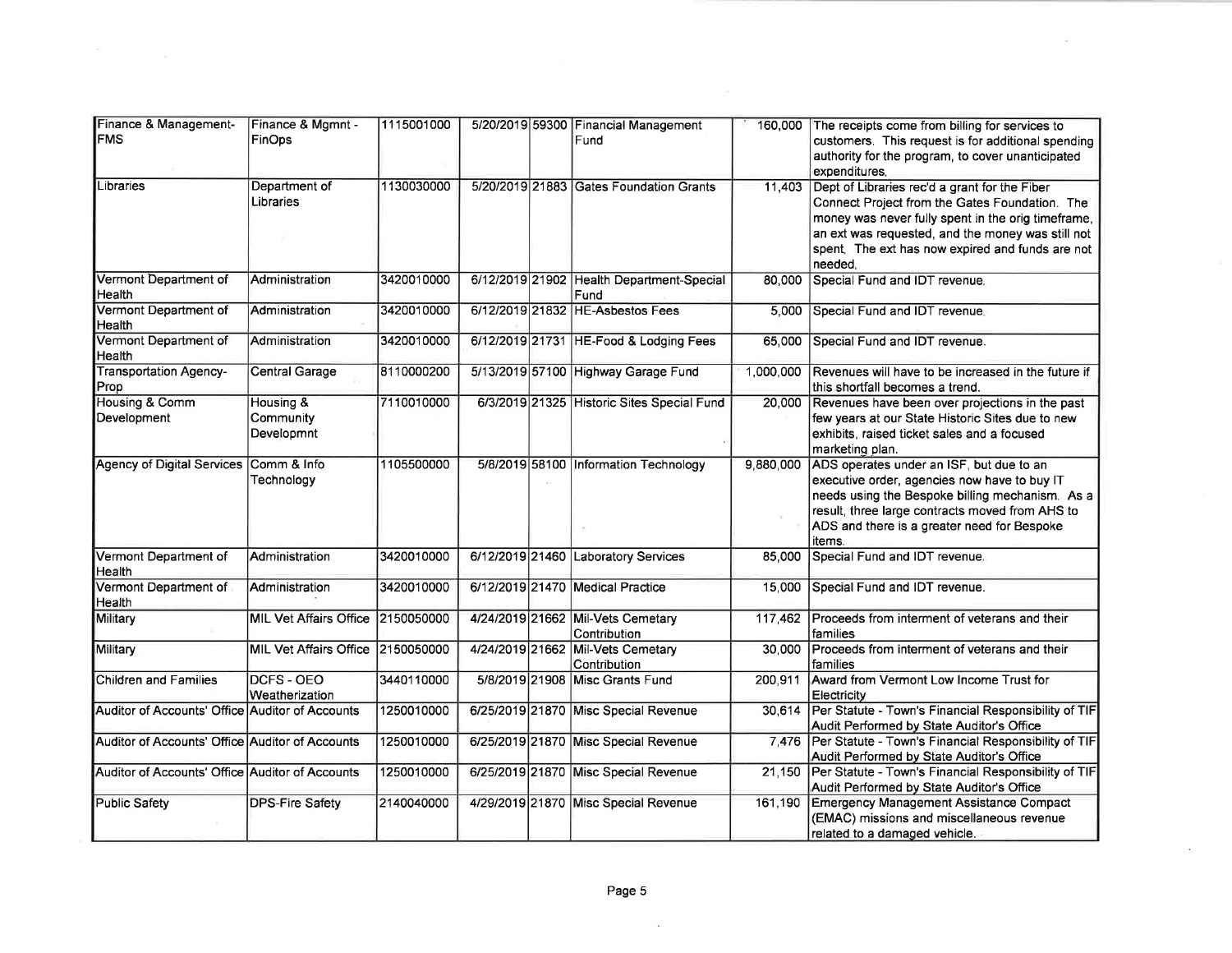| Mental Health                                   | <b>Mental Health</b>                               | 3150070000 |                | 6/11/2019 21870 Misc Special Revenue              |           | 1,021,932 These funds are receipts/revenue from billing<br>patients or their ins provider for inpatient charges<br>at both Middlesex Therapeutic Community<br>Residence and the Vt Psychiatric Care Hospital.<br>DMH is anticipating receipts above the orig<br>appropriated amt. |
|-------------------------------------------------|----------------------------------------------------|------------|----------------|---------------------------------------------------|-----------|-----------------------------------------------------------------------------------------------------------------------------------------------------------------------------------------------------------------------------------------------------------------------------------|
| Secretary of State's Office Secretary of State  |                                                    | 2230010000 |                | 5/9/2019 21150 Prof Regulatory Fee Fund           | 600.000   | Existing ongoing funds are available                                                                                                                                                                                                                                              |
| <b>Public Utilities</b><br>Commission           | <b>Public Utilities</b><br>Commission              | 2250000000 |                | 6/21/2019 21709 PUC-Special Fds                   |           | 11,000 Balance in special fund receipt account from<br>previous FY's                                                                                                                                                                                                              |
| <b>Public Safety</b>                            | DPS-Criminal Justice 2140020000<br><b>Services</b> |            |                | 6/6/2019 21970 Registration Fees Fund             | 160,000   | There is unspent revenue from prior fiscal years.<br>The FY18 closing balance was a surplus of 342k                                                                                                                                                                               |
| Agriculture, Food&Mrkts<br>Agency               | Ag Development<br><b>Division</b>                  | 2200030000 |                | 5/7/2019 21889 Risk Manage Ag Producers           |           | 2,846 Voluntary produce safety inspection program<br>outside the parameters requiring a federal<br>inspection, and therefore not eligible to be covered<br>under federal funding.                                                                                                 |
| Defender General's Office   Securities Division |                                                    | 2210031000 |                | 5/24/2019 21080 Securities Regulatory &<br>Suprv  | 500,000   | Funds received are from Securities registration<br>fees                                                                                                                                                                                                                           |
| Defender General's Office Securities Division   |                                                    | 2210031000 |                | 6/5/2019 21080 Securities Regulatory &<br>Suprv   |           | (500,000) Reversal of JE# ER00000143 dated 5/24/19                                                                                                                                                                                                                                |
| <b>Financial Regulation</b>                     | <b>Securities Division</b>                         | 2210031000 |                | 6/5/2019 21080 Securities Regulatory &<br>Suprv   | 500,000   | Funds received are from Securities registration<br>fees                                                                                                                                                                                                                           |
| Labor Relations Board                           | <b>State Labor Relations</b><br>Board              | 1270000000 |                | 6/18/2019 21633 St Labor Relations Bd-Misc<br>Rec |           | 3,830 Additional receipts from publication sales,<br>transcripts and training beyond what we budgeted.                                                                                                                                                                            |
| Forests, Parks &<br>Recreation                  | Parks                                              | 6130030000 |                | 6/19/2019 21270 State Forest Parks Fund           | 600.000   | It is anticipated that balance will be available in the<br>parks special fund to cover the additional costs. In<br>FY19 operating expenses exceeded budget for<br>factilities engineering, trash removal, ADS software<br>development, and marine operations.                     |
| DLL - Div of Liquor Control DLC - Enforcement & | Licensing                                          | 2300002000 |                | 6/21/2019 21584 Surplus Property                  | 12.185    | Sale of three retired vehicles at May 11, 2019 live<br>auction.                                                                                                                                                                                                                   |
| DLL - Div of Liquor Control Warehousing &       | <b>Distribution</b>                                | 2300007000 |                | 6/21/2019 21584 Surplus Property                  |           | 3,872 Sales of recyclable materials                                                                                                                                                                                                                                               |
| Vermont Department of<br><b>Health</b>          | <b>Administration</b>                              | 3420010000 |                | 6/11/2019 21584 Surplus Property                  | 3.505     | Surplus property sale of vehicle at auction.                                                                                                                                                                                                                                      |
| <b>Treasurer's Office</b>                       | <b>St Building Efficiency</b><br>Invest            | 1260891801 |                | 6/20/2019 21370 Tobacco Litigation<br>Settlement  | 500,000   | One time appropriation in FY2019 Budget Act                                                                                                                                                                                                                                       |
| Human Services Agency                           | Tobacco Eval &<br>Review Plan                      | 3400891801 | 4/2/2019 21370 | <b>Tobacco Litigation</b><br>Settlement           | 1,000,000 | Per Sec. C. 105.1(a)(4) of Act 11 of the 2018<br>special session - \$1,000,000 Tobacco Litigation<br>Settlement funds for use pursuant to the plan<br>specified by the Tobacco Evaluation and Review<br>Board.                                                                    |
| <b>Transportation Agency</b>                    | Program<br>Development                             | 8100001100 |                | 6/5/2019 20193 Transp Improvement<br>District Fd  | 178,077   | Funds are available from Transportation Impact<br>Fees paid per 10 V.S.A. chapter 151, sub-chapter<br>5                                                                                                                                                                           |